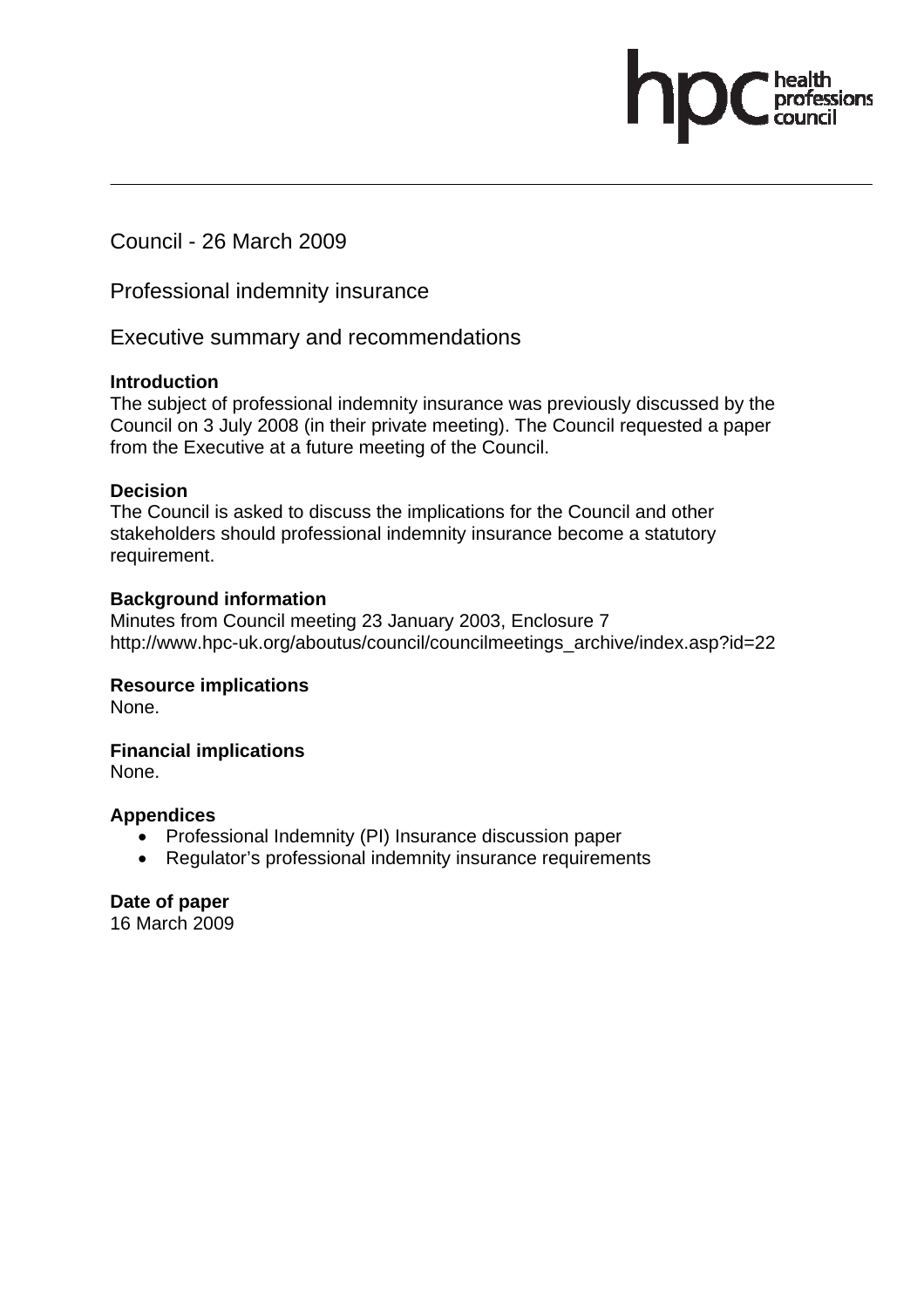# **Professional Indemnity (PI) Insurance**

This paper invites the Council to discuss the possibility of PI insurance becoming a requirement for registration with the Health Professions Council (HPC). The paper provides the background and context of PI insurance as well as the requirements made by the other UK health regulators. There are questions later in the paper that the Council may want to use to help inform their discussions about the possible implications that a requirement for PI insurance may have on the Council and its stakeholders.

The Department of Health (DH) has stated that they want to extend the provision for compulsory indemnity cover (or insurance) as a condition of registration for each profession. As the opportunity arises, they are looking to add this to the legislation as part of wider legislative change.

The DH have asked whether introducing compulsorily indemnity cover in our legislation would be controversial, or whether it would cause any difficulties to individual practitioners who are working in private practice or as individuals. The DH has asked whether there any specific groups of practitioners we regulate who would be disadvantaged by such an approach. This includes the impact any requirement may have on our registrants over other healthcare professionals because of the lower pay many registrants receive.

As a result of these developments it is timely that the Council discusses and makes recommendations on this issue.

#### **Background and context**

PI insurance provides financial cover against claims for loss or damage by a service user or third party if the service provider has made mistakes, or is found to be negligent in some way. PI insurance can also cover legal costs. This would not include fitness to practise (FTP) decisions because they do not involve financial penalties.

We (the HPC) do not currently require registrants to have PI insurance as a condition of their registration. PI insurance is not specified in our legislation or rules. It is unlikely that we could introduce requirements for mandatory PI insurance cover without at least a rule change and potentially the need for a change to the Health Professions Order 2001.

A number of registrants are already covered by PI insurance schemes. These schemes vary between those held by employers and those which protect the individual. Those who are based in managed environments are usually covered by PI schemes, for example, employers such as the NHS hold PI insurance which covers their employees. Professional body membership can also include PI insurance, and a number of registrants have private PI insurance.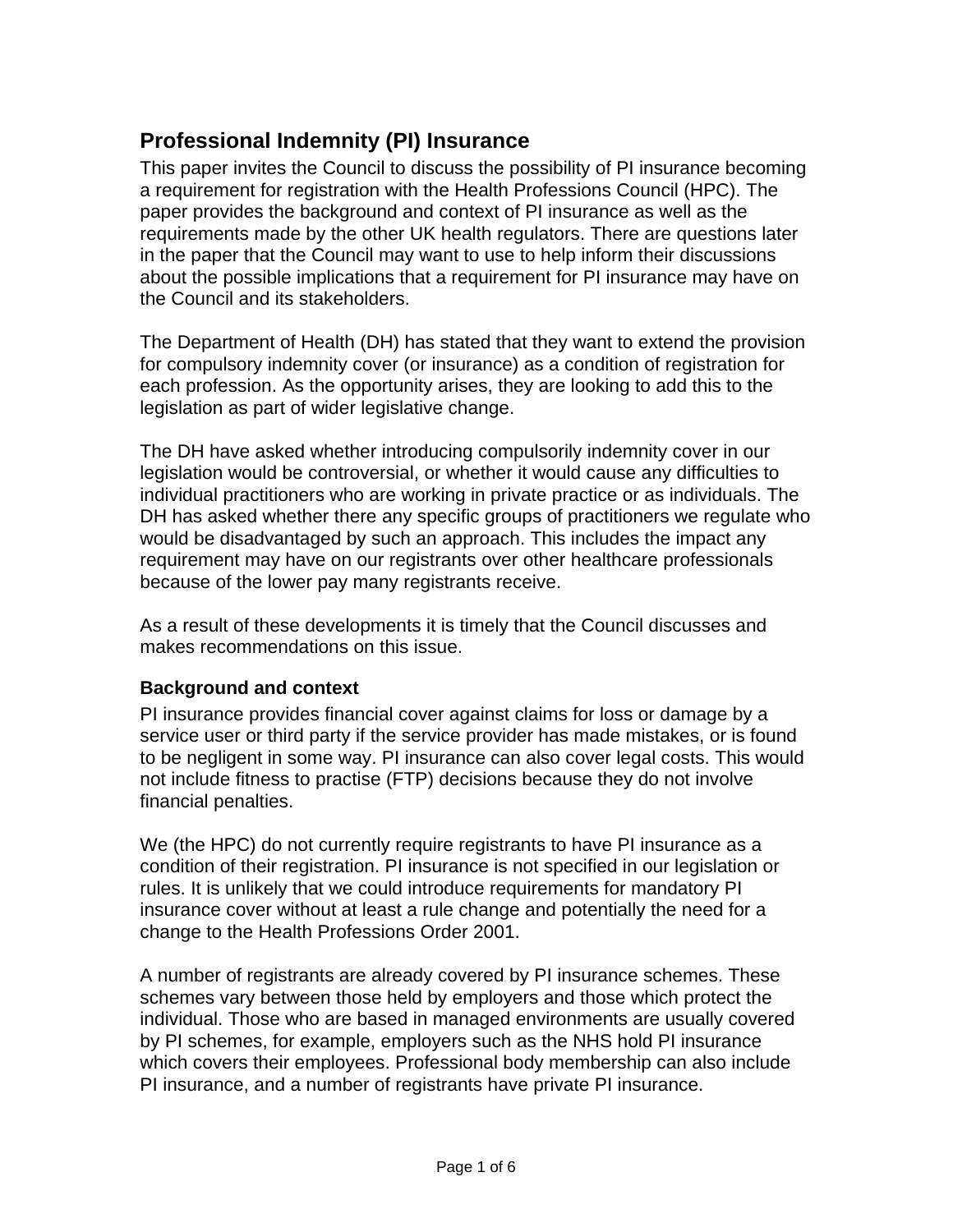#### **Regulatory context**

The Council first considered the appropriateness of requiring PI insurance at the 21 January 2003 Council meeting<sup>1</sup>. The Council agreed with the recommendations of the Conduct and Competence Implementation Working Party not to make PI insurance obligatory for all registrants, but to make reference to it in appropriate explanatory leaflets and brochures.

The 2007 White Paper 'Trust, Assurance and Safety – The Regulation of Health Professionals in the 21st Century' stated: *'In response to a government initiative, indemnity insurance is also becoming a requirement.'* (6.3, p.75).

Further reference to PI insurance was made in the Council for Healthcare Regulatory Excellence (CHRE) 2008 report 'Special report to the Minister of State for Health Services on the Nursing and Midwifery Council' (NMC). The report said that not requiring indemnity insurance as a condition of registration was an example of decisions being made in the professions' interest rather than the public interest (3.5.12, p.14).

In the private session of the 3 July 2008 Council meeting, the Council noted that reference had been made in the CHRE NMC report to the issue of PI insurance for health professionals. The Council agreed that this issue should be considered at a future meeting of the Council.

#### **Requirements of the UK health regulators**

All of the other UK health regulators make some requirement for PI insurance. However, their requirements, the specific policies, how they check whether appropriate PI insurance is held, and the implications for FTP vary. Appendix 1 provides a guide to the requirements of the other UK health regulators.

None of the regulators specify whether the registrant must be covered privately, by a professional body or defence organisation, or by their employer's indemnity scheme.

The NMC is the only regulator that does not make having PI insurance a requirement of registration. The NMC 'recommend' in their code of conduct that registrants have PI insurance. All the other health regulators require their registrants to have and maintain PI insurance for the period of their registration, but the requirements for the type of PI insurance must have varies. For example, the General Dental Council (GDC) requires registrants to have and maintain 'adequate' or 'appropriate'<sup>2</sup> PI insurance.

 $\overline{a}$ 

 $1$  The paper can be found at:

http://www.hpc-uk.org/aboutus/council/councilmeetings\_archive/index.asp?id=22 Enclosure 7.

 $2$  The definitions of 'adequate' and 'appropriate' are open to interpretation, the General Dental Council (GDC) are currently consulting on their interpretation of these terms.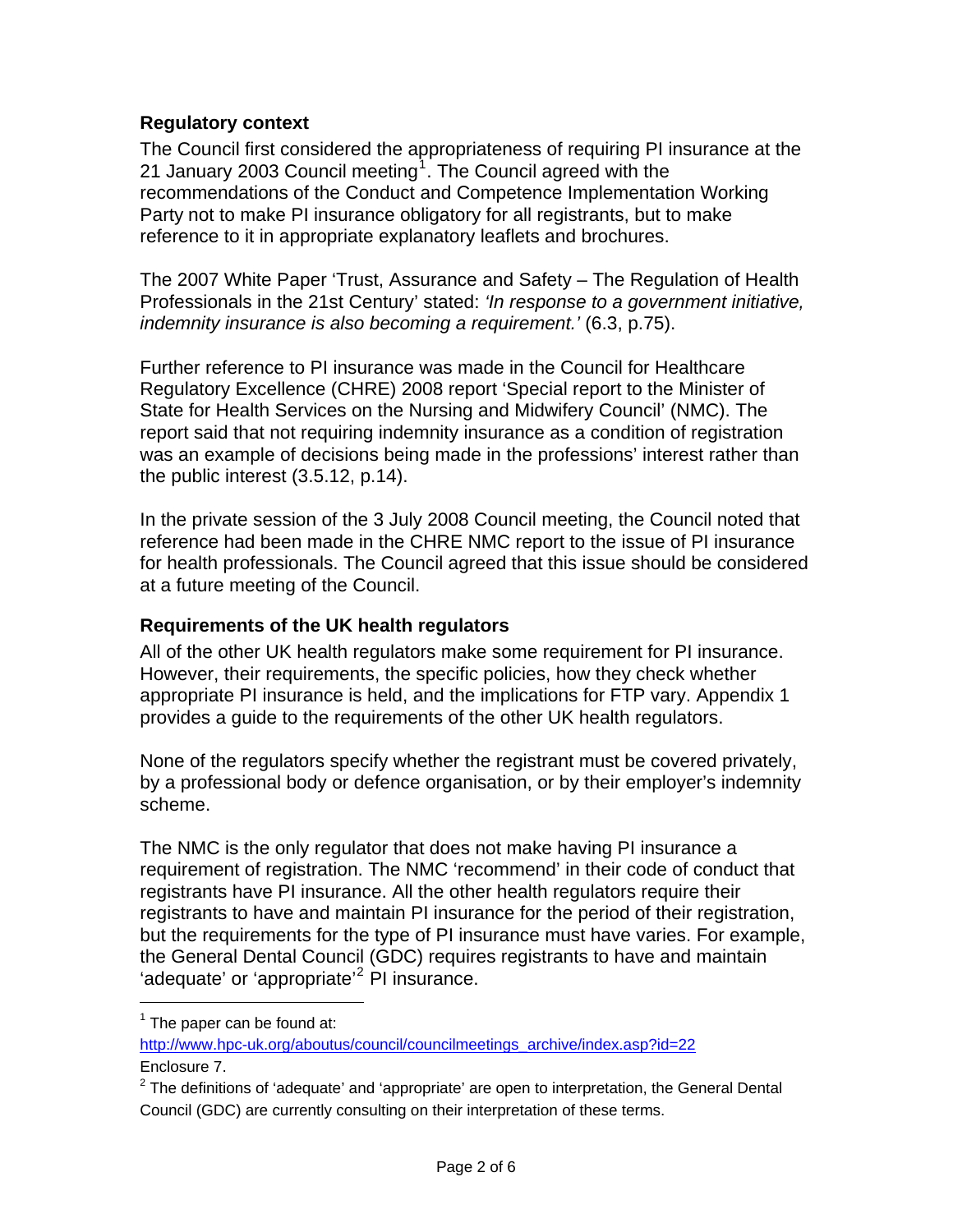Some of the regulators such as the General Chiropractic Council (GCC) and the General Osteopathic Council (GOsC) have it written into their rules and legislation that PI insurance is required. In the case of the GCC the legislation specifies that the cover must be for a minimum of £3 million. Others, such as the GDC and the General Medical Council (GMC) provide guidance to their registrants.

None of the other regulators recommend specific policies but some encourage joining defence organisations or professional bodies. The GOsC regularly publishes criteria that the policies must meet and are the only regulator that approves insurance providers. The GOsC does not require their registrants to take out their PI insurance with the approved providers, but, they must ensure the cover they take out meets the requirements of the GOsC. The Royal Pharmaceutical Society of Great Britain (RPSGB) encourages registrants to check the classified section of the Pharmaceutical Journal.

How regulators gather the information on whether the registrant has PI insurance varies widely. Of those who have the power to check, the GCC, the General Optical Council (GOC) and the GOsC check at registration and renewal. The GDC and GMC have the power to check at registration and renewal but do not currently do so. They do ask for evidence of PI insurance when a complaint is made. The RPSGB's requirements are linked to both individual registration and to the registration of premises, the RPSGB check during routine visits to pharmacies.

There is little evidence that PI insurance has been a factor in many FTP cases. The GOsC suspended one registrant for not having PI insurance, and the GDC stated that it has only been an issue alongside other issues. The RPSGB have had three cases resulting in all three registrants being struck off. None of the other regulators advised us of any formal action being taken.

#### **Discussion**

The Council is now asked to discuss the implications for the Council and other stakeholders should PI insurance become a statutory requirement. Below are a number of questions that the Council may want to consider. The questions are provided to assist the Council in their discussions; they are not intended as a definitive set of questions.

#### • **Is PI insurance necessary?**

The Council is asked to consider whether to recommend that PI insurance should be obligatory for all registrants. We have not received any information that HPC registrants not having PI insurance has resulted in problems for service users or registrants. However, FTP does receive enquiries from members of the public seeking compensation.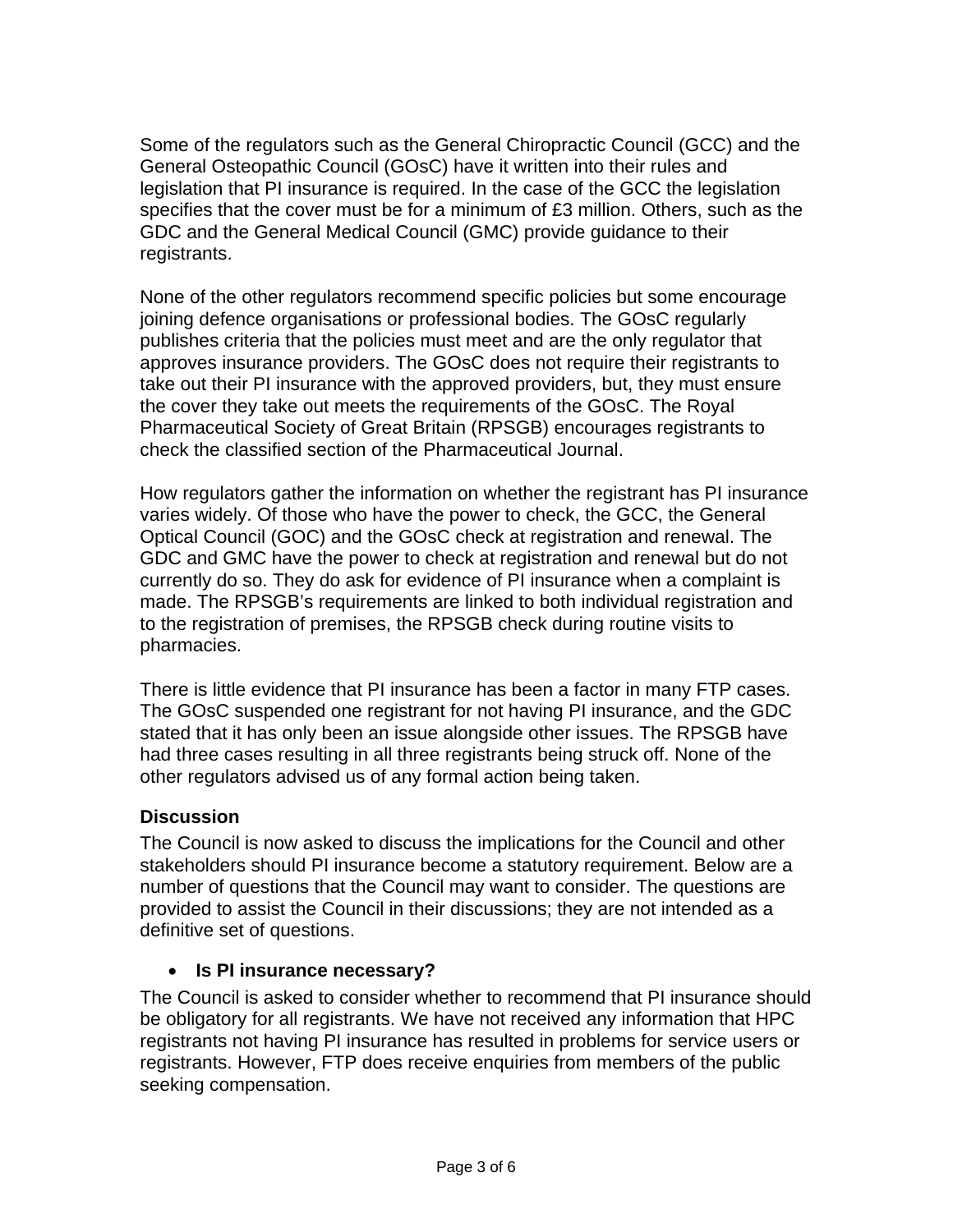CHRE have also not provided any evidence that a lack of PI insurance has been an issue with any of the health regulators.

We do not know how many of our registrants have PI insurance, what level of cover they hold, the type of PI insurance they hold, or who provides the insurance.

The Council is asked to consider whether the purpose of regulation and the HPC as a regulator is to support the ability of a service user to gain financial compensation from a registrant. By requiring PI insurance as a condition of registration we would be moving away from being a body that looks at the skills, conduct, performance and ethics of registrants, to a body that helps to provide compensation. However, the Council should also be aware of their responsibility to promote the interests of the public.

One outcome could be for the Council to advise that PI insurance is necessary but not conditional for registration. This would mean it would be necessary to produce guidance and advice to inform members of the public and registrants on the HPC's requirements for PI insurance.

## **Further questions for consideration**

Below are a number of questions that the Council may want to consider should they decide that PI insurance will be a requirement for being on the Register.

# • **Who is PI insurance for?**

The aim of PI insurance is to provide financial compensation for negligence or mistakes. This begs the question of whether the purpose of PI insurance is for the protection of the public or the protection of the professional against financial liability for mistakes or negligence.

Another question raised is whether PI insurance should be required in all the settings that the HPC registrants work in. The Council may want to consider whether PI cover should be required by all registrants irrespective of their work environment, their role, whether they work part-time or are not currently practicing.

# • **What type of cover would be required?**

If the Council decides that PI insurance is required of all registrants, the Council may want to consider what an 'adequate' and 'appropriate' level of cover would be. The Council may also want to consider the type of cover, the amount of cover, and whether the cover should vary for each profession.

The Council may want to consider whether appropriate PI insurance should be held by each individual registrant or if they could be covered by an employment scheme.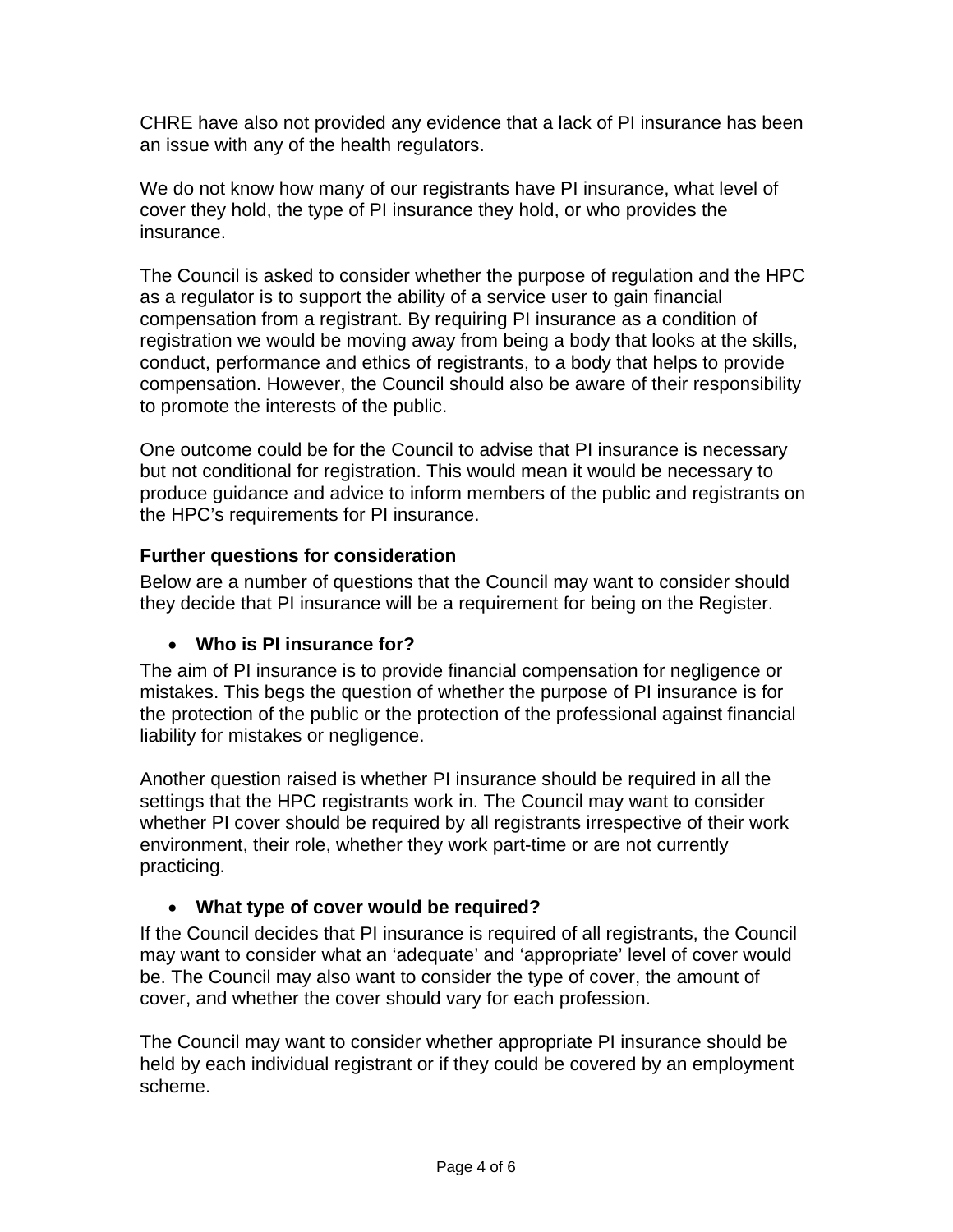Consideration should be given to the risk posed by the professions on the Register. The Council may want to consider whether the level of PI insurance cover may vary between professions or individual practices. For example, should a paramedic in private practice have the same level of cover as a part-time podiatrist who has ten regular service users?

We are a multi-disciplinary regulator and recognise that registrants in all of the professions, and within professions, work in a variety of settings. The Council may want to consider whether a system that requires the same level of cover would allow for registrants to move to different settings.

The Council should also be aware of the importance of the length of cover that may have to be stipulated. It is essential that any PI insurance that covers a registrant in the present would also cover the registrant for any claim made must protect today but must also cover future claims based on historical incidents.

## • **Who provides the cover?**

There are already a number of PI insurance packages available. The Council may want to consider what types of cover would be required and who would be able to provide the cover. At present, cover held by an individual can be provided by a private insurance provider, the employer, a professional body or a defence organisation.

The Council may want to consider recommending insurance providers whose cover meets our requirements. If the Council chooses to do this, they should be aware that many professional bodies approve and accredit PI insurance schemes. The revenue from these schemes often provides a revenue stream for the professional body. The Council may want to consider the potential impact on the professional bodies if the Council took the approach of approving providers.

# • **When would cover be required from?**

The Council may want to consider when they would require registrants to be covered, when they would check that registrants have appropriate cover, and the methods they would use to collect this information. Any decisions must be proportional and reasonable.

If the Council decides that information to confirm a registrant holds PI insurance should be provided at the point of renewals and registration, the Council may wish to consider whether registrants would be asked to sign a declaration that they hold the appropriate cover or whether verifiable proof would be required.

If compulsory, we would have to have verifiable proof of insurance. Original copies or certified copies may be required which would result in an extra cost to registrants. Another option would be to link PI insurance to CPD and use sampling methodology. However, if a serious and untoward incident arises with a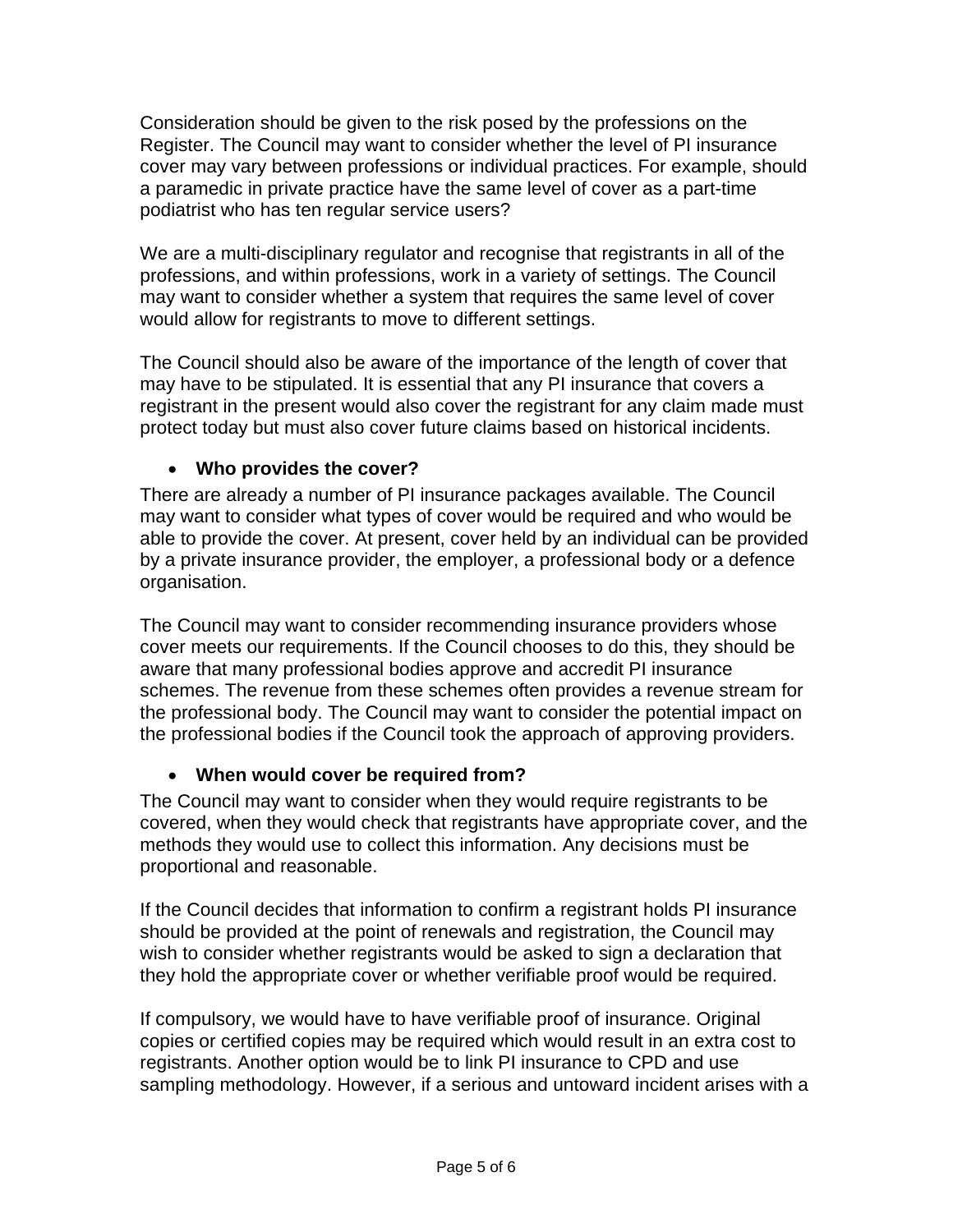registrant who does not have PI insurance it might lead to criticisms that we are not carrying out our role as a regulator properly.

# • **What would the impact be on Fitness to Practise?**

The Council may want to consider the potential impact that requiring PI insurance would have on FTP. Would people be removed from the Register? How would people rejoin the Register? What appeals requirements would be necessary?

#### • **What would be the operational impact?**

The Council may want to consider and be aware of the potential impact on the operations in the HPC. Consideration would have to be given to how registrants would be informed. A consultation outlining the requirements would need to be conducted with appropriate time built in to the project plan for appropriate responses and a communications strategy.

#### **Overall decision**

The Council is asked to consider the implications for the Council and other stakeholders should PI insurance become a statutory requirement.

The ongoing impact of this work is dependant on DH policy and any subsequent legislation. The Executive will keep the Council up to date of any further developments and will provide further papers dependant on subsequent legislation and the Council's discussions.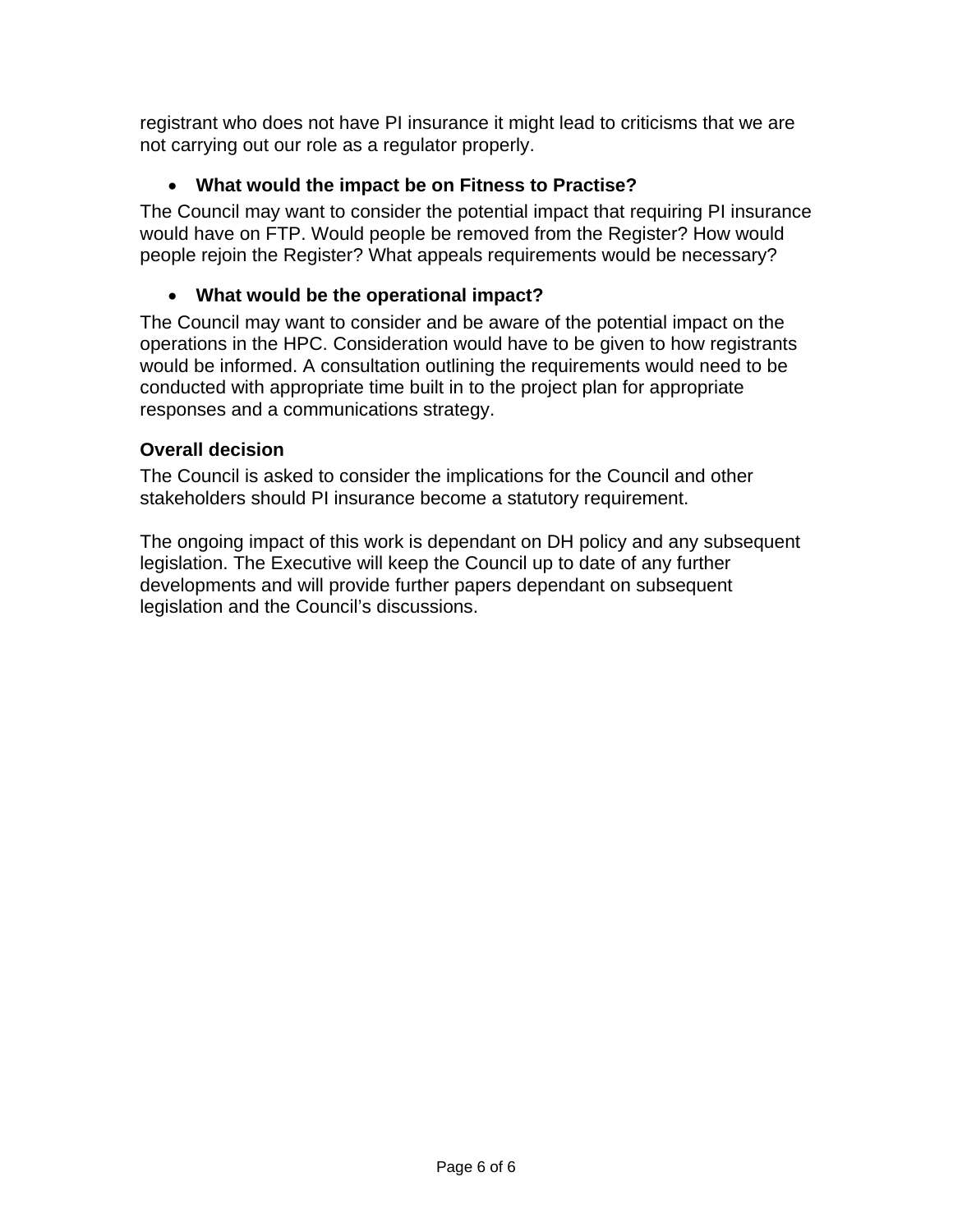| Regulator              | <b>Requirement</b>        | <b>Where stated</b>         | <b>Policy</b><br>recommended | How is info<br>collected? | <b>FTP</b> implications |
|------------------------|---------------------------|-----------------------------|------------------------------|---------------------------|-------------------------|
| General                | Whilst practicing,        | <b>General Chiropractic</b> | No specific policy           | Checked at                | Failure to comply       |
| Chiropractic           | registrants must have     | Council                     | recommended.                 | registration and at       | with the rules          |
| Council                | and maintain              | (Professional               |                              | annual renewal.           | constitutes             |
|                        | professional indemnity    | Indemnity                   |                              |                           | unacceptable            |
|                        | insurance                 | Insurance) Rules            |                              |                           | professional conduct    |
|                        |                           | Order 1999                  |                              |                           | and may be referred     |
|                        |                           |                             |                              |                           | to the Investigating    |
|                        |                           |                             |                              |                           | Committee, No.          |
|                        |                           |                             |                              |                           | recent PII cases.       |
| <b>General Dental</b>  | Registrants must, if they | 2006 amendment to           | No specific policy           | Checked at                | New powers to           |
| Council                | have provided advice or   | the Dentists Act,           | recommended.                 | registration and          | investigate this. A     |
|                        | treatment whether         | 1984.                       |                              | renewal.                  | number of recent        |
|                        | currently or in the past, | <b>GDC</b> currently        |                              |                           | FTP cases which         |
|                        | have indemnity            | consulting on               |                              |                           | involved failure to     |
|                        | insurance or be a         | interpretation of           |                              |                           | have PII (often         |
|                        | member of a defence       | 'adequate' and              |                              |                           | alongside other         |
|                        | organisation.             | 'appropriate'.              |                              |                           | issues).                |
| General                | Registrants must hold     | <b>Good Medical</b>         | No specific policy           | Not presently             | Possible that action    |
| <b>Medical Council</b> | adequate insurance or     | <b>Practice Guidelines</b>  | recommended.                 | checked.                  | could be taken,         |
|                        | professional indemnity    | 2006                        | Registrants are              |                           | depending, of           |
|                        | cover for any part of     |                             | encouraged to join a         |                           | course, on the          |
|                        | their practice not        |                             | defence                      |                           | circumstances of the    |
|                        | covered by an             |                             | organisation                 |                           | case. Very rare and     |
|                        | employer's indemnity      |                             |                              |                           | no formal action has    |
|                        | scheme.                   |                             |                              |                           | been taken.             |

# **Appendix 1: Regulator's professional indemnity insurance requirements**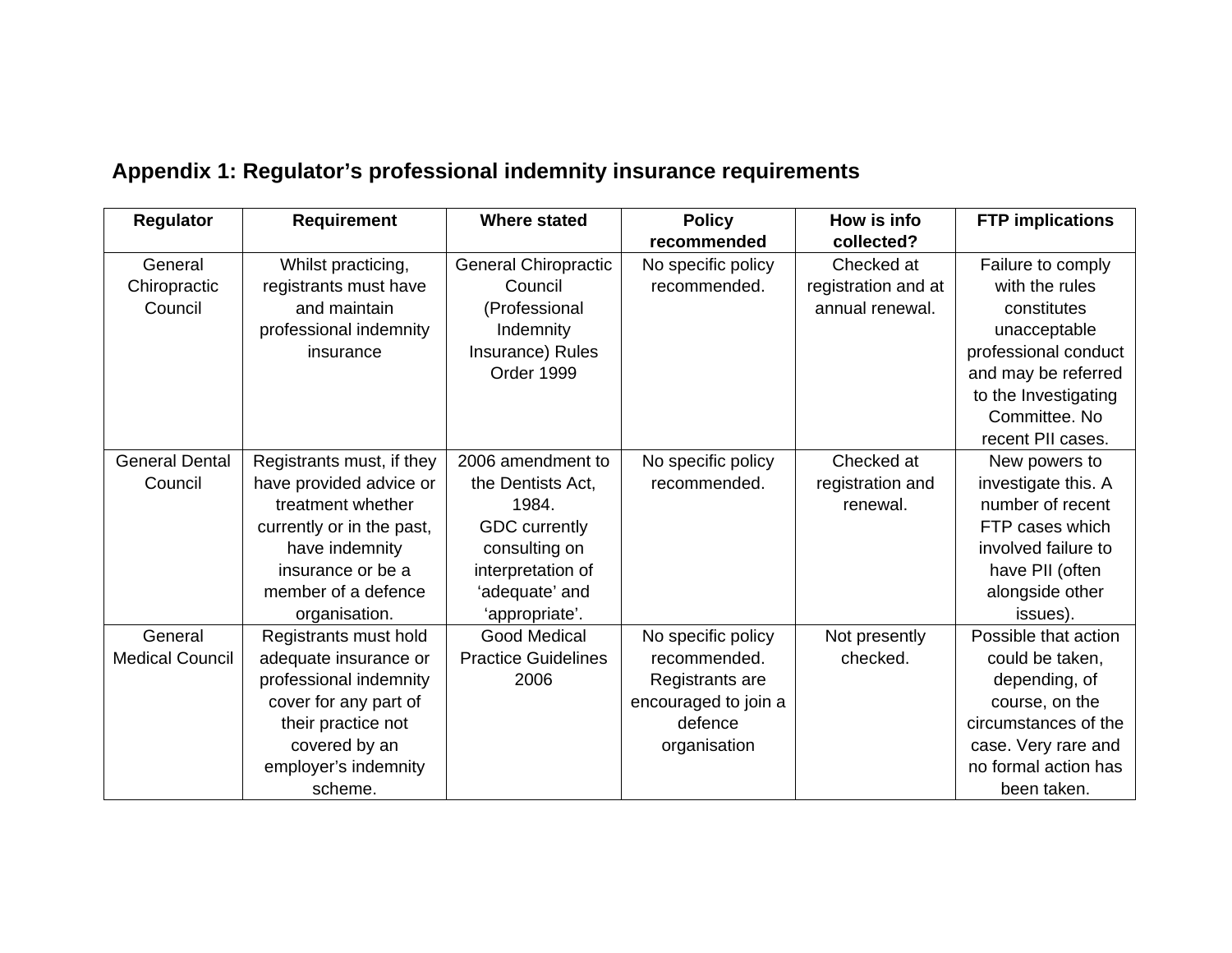| Nursing and<br>Midwifery<br>Council | Recommended that<br>registrants have<br>professional indemnity<br>insurance. Especially<br>important where<br>employers do not accept<br>vicarious liability.                  | NMC Code Of<br>Professional<br>Conduct: Standards<br>Of Conduct,<br>Performance and<br>Ethics Part 9             | No specific policy<br>recommended.                                                                                             |                                                                                                                                                                                            | Difficult to make FTP<br>case against, as only<br>recommended in the<br>code. However,<br>proceeded with a<br>case where<br>registrant did not<br>disclose fact they did<br>not have PII.                                    |
|-------------------------------------|--------------------------------------------------------------------------------------------------------------------------------------------------------------------------------|------------------------------------------------------------------------------------------------------------------|--------------------------------------------------------------------------------------------------------------------------------|--------------------------------------------------------------------------------------------------------------------------------------------------------------------------------------------|------------------------------------------------------------------------------------------------------------------------------------------------------------------------------------------------------------------------------|
| <b>General Optical</b><br>Council   | To register as an<br>optometrist or<br>dispensing optician, you<br>must be adequately<br>covered by an<br>appropriate, UK-valid<br>professional indemnity<br>insurance policy. | Online, under their<br><b>FAQs about</b><br>Registration                                                         | No specific policy<br>recommended.<br>Members of<br>professional bodies<br>eg AOP can obtain<br>insurance at a<br>reduced rate | When an<br>individual<br>registers, renews<br>or restores they<br>must provide<br>appropriate<br>indemnity<br>insurance details.<br>Which are<br>checked with the<br>insurance<br>company. | If a registrant is<br>found to be<br>practising without<br>appropriate<br>insurance,<br>they are removed<br>from the register by<br>the Registrar and<br>may potentially<br>have to answer a<br>fitness to practice<br>case. |
| General<br>Osteopathic<br>Council   | To register with the<br>GOsC you must be<br>covered by approved<br>and appropriate<br>Professional Indemnity<br>Insurance.                                                     | Code of Practice,<br>Clause 91 also<br>Osteopaths Act<br>1993 and GOSC<br>Professional<br><b>Indemnity Rules</b> | No specific policy<br>recommended. It<br>regularly publishes<br>criteria the policies<br>must meet.                            | Checked after<br>registration and<br>then annually on<br>renewal.                                                                                                                          | Failure to maintain<br>PII may constitute<br>unacceptable<br>professional conduct.<br>Currently, one<br>interim suspension<br>order against<br>someone practising<br>without PII.                                            |